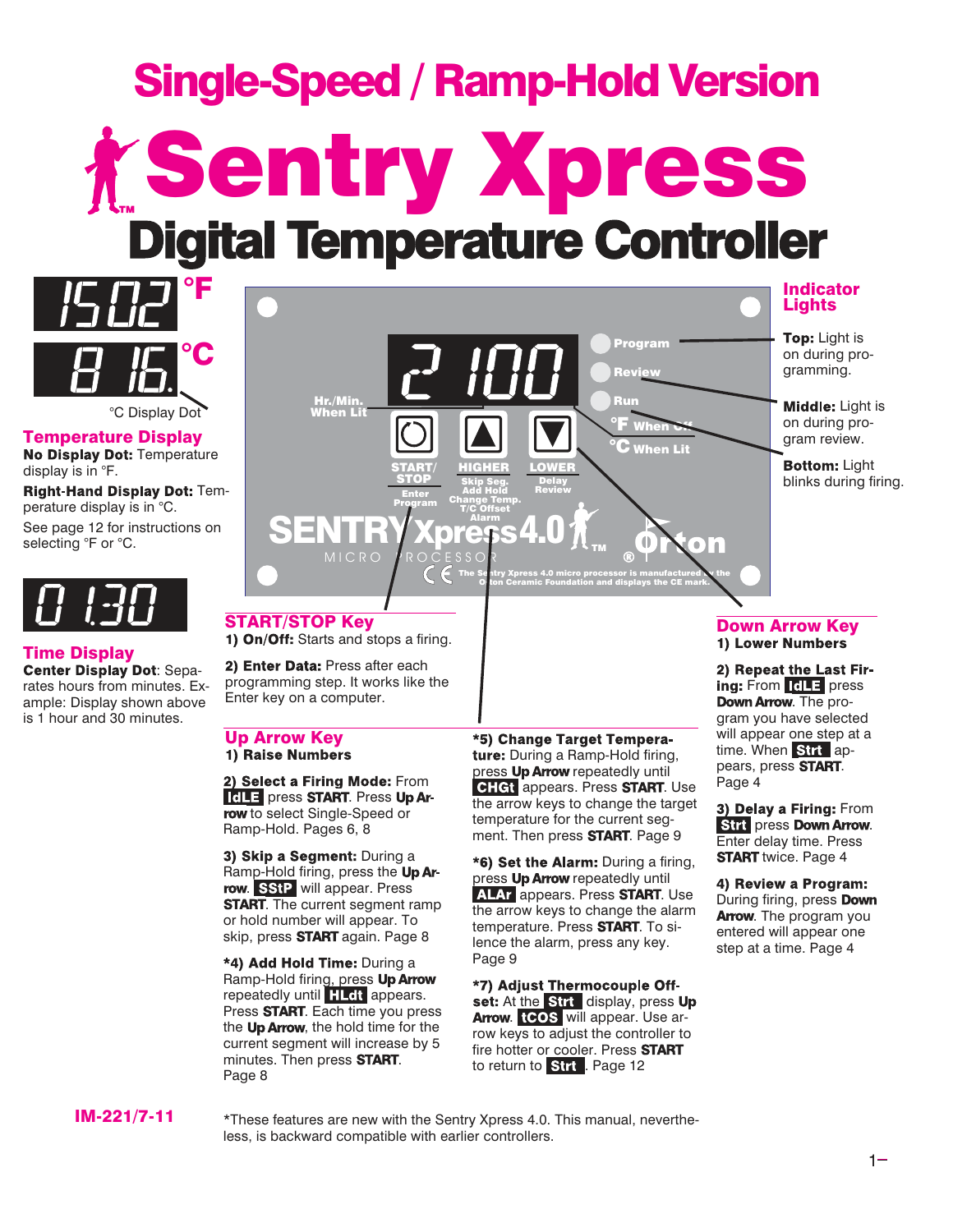## Introduction

Thank you for buying the Sentry Xpress micro processor. We appreciate your business.

When you first connect the power, the controller will display these messages, one after the other:

8888 or a software code (such as 3F-1)

**IdLE** 

If your controller shows **instead of a software code** before **IdLE** appears, then the controller includes only Skip Segment from the "Advanced Features" on pages 8 - 9. If your controller shows a software code such as 3F-1 before appears, then the controller has all the features in this manual.

The code that appears when you first turn on the power to the controller is the software version installed in the memory chip. The code is not an error message and is not in the manual, because every time the software is updated, that code number changes.

Do not worry if you hear a clicking noise during operation. Mechanical relays click as they turn the heating elements on and off.

We are constantly trying to find better ways to make kilns, and your kiln is extremely reliable. Nevertheless, it contains mechanical parts that eventually wear out. In some cases, a parts failure can lead to a kiln overfire. Therefore it is important that you occasionally check on the kiln during operation. Although the kiln does not require constant attention, it should never be left unattended. Please check the kiln especially during the later stages of firing.

Please read the manual. Damage caused by failure to follow instructions is not covered by warranty.

Write notes on the controller features that you use. Then if you are away from your kiln for a period, you can review your notes to refresh your memory. When you need to use additional controller features, such as the temperature alarm, refer back to the instruction manual. The cover shows all the controller features at a glance.

Use Program Review (see page 4) every time you fire the kiln. This is your assurance that you are firing the correct program. If necessary, check the program in the display against a written copy.

We trust that you will enjoy your kiln. Once you learn the basic features of the Sentry Xpress, you will be able to control every stage of firing. This offers learning opportunities and convenience difficult to imagine with a manual-controlled kiln.

©2004, by Paragon Industries, L.P. IM-221/7-11

## **Contents**

| General Guidelines 3                                                                                |  |
|-----------------------------------------------------------------------------------------------------|--|
| Time and Temperature Display 3                                                                      |  |
| Operation Begins from the IdLE Display3                                                             |  |
| A Rapid Way to Scroll Numbers 4                                                                     |  |
| Program Review & Repeat Firing 4                                                                    |  |
|                                                                                                     |  |
| CPLt Message: Firing Completed 4                                                                    |  |
|                                                                                                     |  |
| Theory of Operation 5                                                                               |  |
|                                                                                                     |  |
| Two Firing Modes: Single-Speed and Ramp-Hold5                                                       |  |
|                                                                                                     |  |
| Single-Speed Programming Instructions  6                                                            |  |
| Ramp-Hold Mode. 7                                                                                   |  |
| Programming a Cooling Segment. 7<br>Ramp-Hold Programming Instructions. 8                           |  |
| <b>Advanced Features 8</b>                                                                          |  |
|                                                                                                     |  |
| Add Hold Time8<br>Editing the Target Temperature During Firing  9                                   |  |
|                                                                                                     |  |
| Lost Wax Burnout 9                                                                                  |  |
|                                                                                                     |  |
| Display Messages 10                                                                                 |  |
|                                                                                                     |  |
| Error Messages 11                                                                                   |  |
|                                                                                                     |  |
| FAIL / Thermocouple Failure 11<br>FE Error Messages 11                                              |  |
|                                                                                                     |  |
| HTdE / High Temperature Deviation. 12<br>. 12<br><b>PF 1</b> / Power Failure $\ldots$ .             |  |
|                                                                                                     |  |
|                                                                                                     |  |
|                                                                                                     |  |
| tCr / Thermocouple Reversed. 12                                                                     |  |
| Thermocouple Offset  12                                                                             |  |
| Selecting °F or °C Display 12                                                                       |  |
| Trouble Shooter 13                                                                                  |  |
| Controller display is blank. No heat in kiln 13<br>Controller display turns on. No heat in kiln. 14 |  |
| Kiln switch box $\frac{1}{2}$ amp fuses keep blowing 14                                             |  |
|                                                                                                     |  |
|                                                                                                     |  |
|                                                                                                     |  |

Shorthand Instructions. . . . . . . . . . . . . 16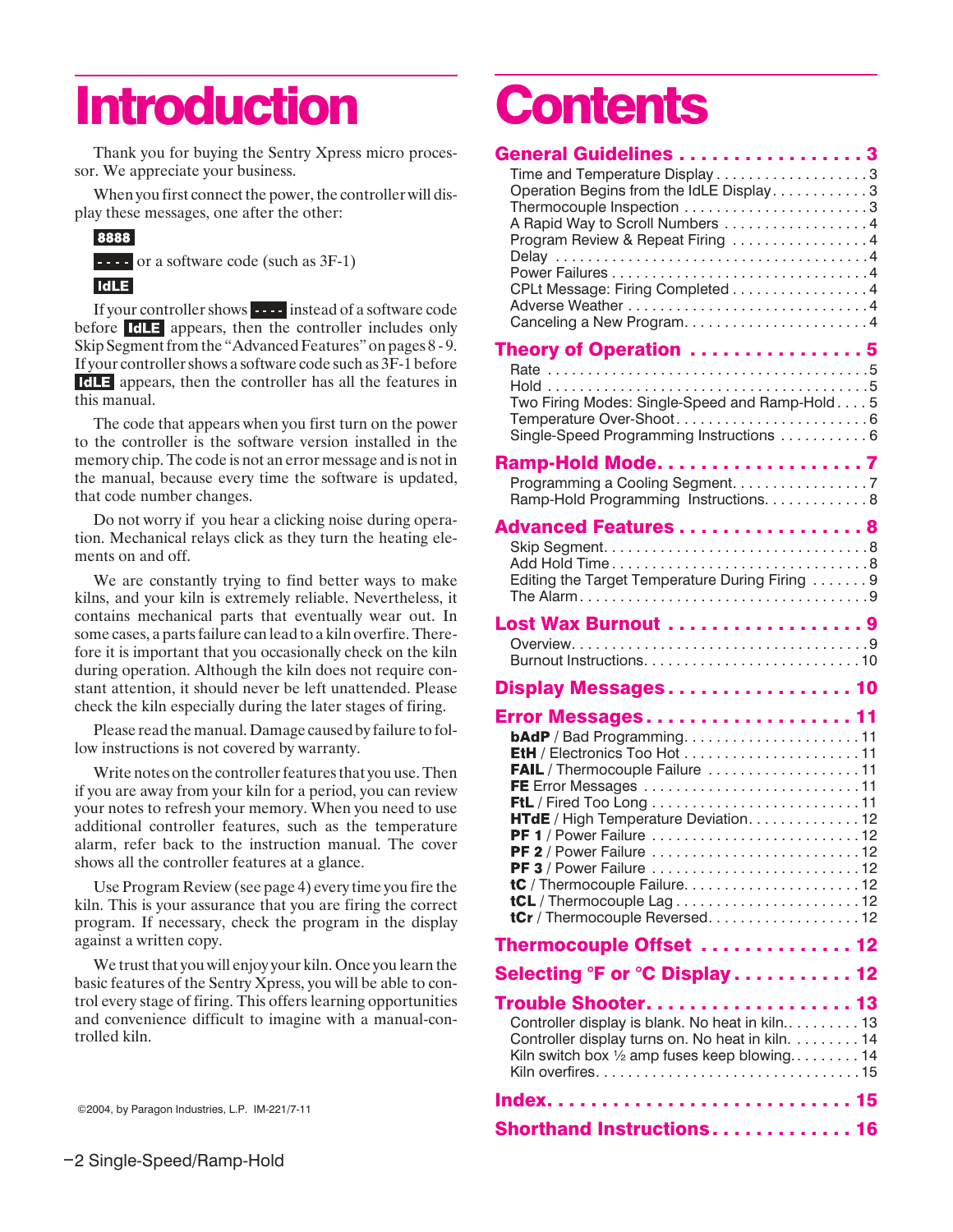## **Safety**

The warranty on your Sentry Xpress controller does not cover damage from overfiring, regardless of the circumstances. It is the operator's responsibility to make sure the kiln turns off at the proper time.

- When the kiln is not in use, disconnect the power.
- Do not leave the kiln unattended, especially near the expected shut-off time.
- Wear green #3 firing safety glasses when looking into the firing chamber of a hot kiln.
- Do not touch hot sides of kiln. Keep unsupervised children away.
- Install your kiln at least 12 inches from any wall or combustible surface.
- Do not open lid or door until kiln has cooled and all switches are off.
- Fire only in a well-ventilated, covered and protected area away from combustible materials.
- Keep cordset away from hot sides of kiln or furnace.
- DANGEROUS VOLTAGE! Do not touch heating elements with anything. Disconnect before servicing.
- When vacuuming the kiln, keep the nozzle away from the controller. Vacuum cleaners create a static charge that can damage the controller.

**Question:** Would unplugging the kiln erase the digital programs? Should the kiln be unplugged when not in use?

Answer: You can unplug the kiln. The digital programs will stay in memory even without power. For safety, you should unplug the kiln or disconnect the power when the kiln is not in use.

## **General** Guidelines

## Time and Temperature **Displays**

#### Center Dot: Time

A center dot appears during time display. It separates hours from minutes. (Example: 1 hour, 30 minutes displays as 01.30.) During temperature display, the dot disappears.



The center display dot indicates time instead of temperature.

#### Right-Hand Dot: °C

When temperature is displayed in °C, a dot appears in the lower right. In °F display, it disappears. You can choose between Fahrenheit and Celsius display. See page 12.



### Operation Begins from the IdLE Display

**CLE** must appear before you can fire the kiln.

- $\Box$  If CPLt, STOP, or other message appears instead of **IDLE** when the kiln is first turned on, press the **START/STOP** key (the key with the circular arrow). **IdLE** will appear.
- $\blacksquare$  If you press **START/STOP** during a firing, **STOP** will appear. To get back to **Idle,** press **START/STOP** again.
- If the display shows an error message such as **FAIL** instead of  $\overline{I}$   $\overline{C}$   $\overline{I}$ , see page 11.
- **CPLt** (firing completed) appears at the end of a firing. To make **Idle** appear, press **START/STOP**.

### Thermocouple Inspection

The small rod protruding into the firing chamber is the temperature sensor, or thermocouple.

**CAUTION:** *Bumping the thermocouple can push it out of the firing chamber. This could cause an overfire! Bumping the thermocouple could also cause inaccurate readings.*

- A 1/8" diameter thermocouple should extend into the firing chamber  $\frac{1}{2}$ " -  $\frac{5}{8}$ ".
- $\blacksquare$  A 1/4" diameter thermocouple should extend into the firing chamber  $\frac{3}{4}$  - 1" or more.
- Exerprefield Keep shelves, posts and ware  $1" 1 \frac{1}{2}"$  away from the thermocouple.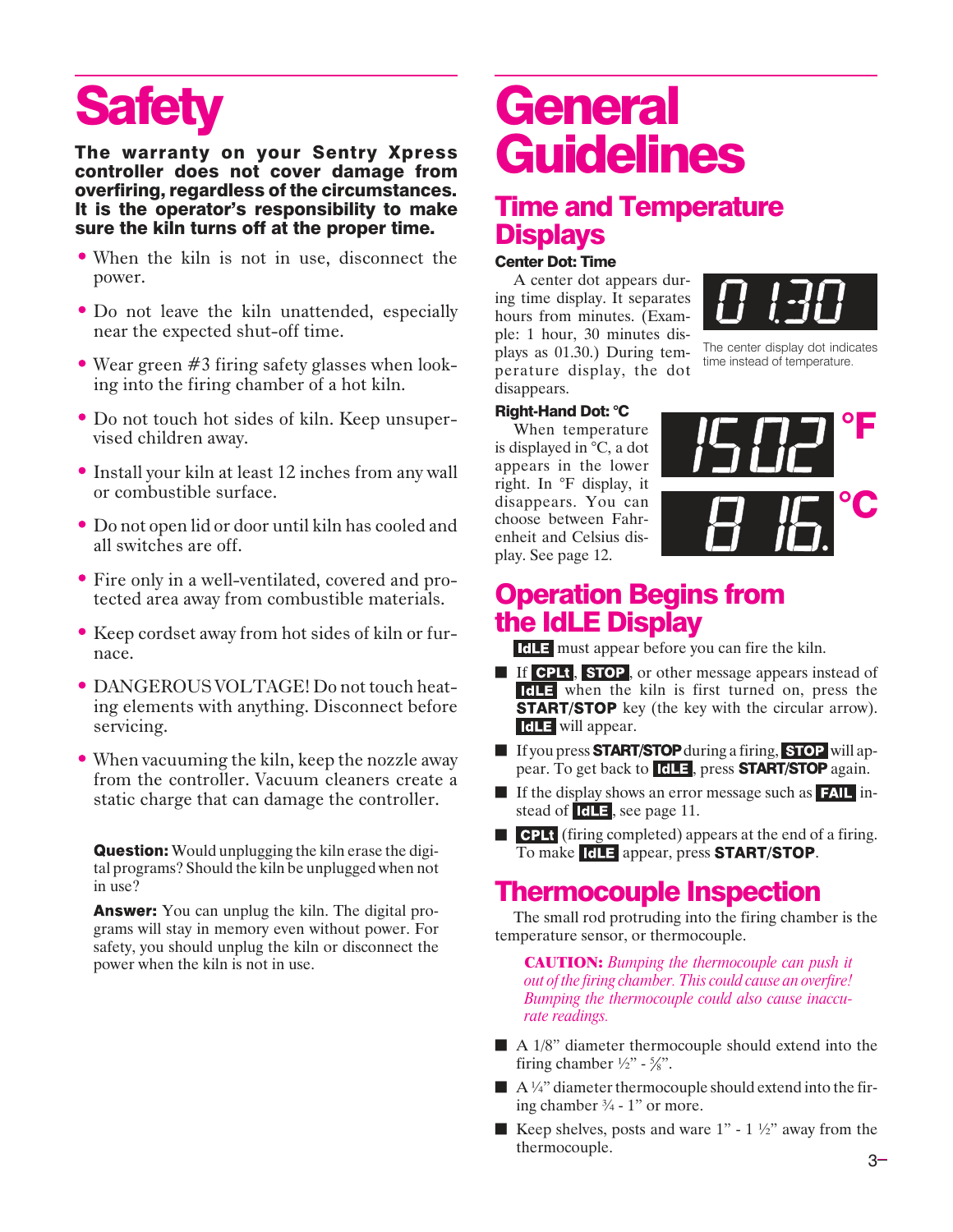## Scrolling Numbers Rapidly

During programming, hold an arrow key down several seconds, and numbers will begin to scroll rapidly. Ordinarily, you would press **Up Arrow** to raise a number and **Down Arrow** to lower it. But sometimes it is faster to press the opposite key. This is because the numbers scroll below 0000 to the highest number, and vice versa. Examples:

- To program a 99.59 hour Hold when the display shows  $00.00$ , press the **Down Arrow** once.
- To program a FULL rate when the display shows 0000, press the **Down Arrow** once.
- To program a temperature of 200°F when the display shows 1800 $\degree$ F, press the **Up Arrow**. That is faster than pressing the **Down Arrow**.

## Program Review & Repeat Firing

Program Review lets you check that the information programmed into the controller is correct. Program Review shows the values for the program in active memory. Use Program Review from  $\overline{G}$  to repeat the last program you fired.

- Using Program Review during firing: Press the **Down Arrow** key. The rate, temperature, hold, etc. will display one after the other. Firing will continue.
- To repeat a firing, use Program Review from **IdLE:** Press the **Down Arrow** key. After rate, temperature, hold, etc., **Strt** will appear. Press **START.** - Onwill appear, and the kiln will begin firing the program just reviewed.

## **Delay**

Delay is a count-down timer. The kiln begins firing when the timer runs out of time. Use Delay to fit a firing into your schedule.

**CAUTION:** *For safety, do not leave the kiln alone during a delay or a firing. We cannot guarantee your kiln against overfiring even though the controller is automatic.*

- After you have entered a program and the controller is ready to begin firing, **Strt** will appear.
- 2 Press the **Down Arrow** key once. **dELA** will appear, alternating with **00.00**.
- **3** Use the arrow keys to enter delay time. (The decimal separates hours and minutes. Example: 1 hour and 10 minutes  $= 01.10$ .) Then press **START** twice. will appear, alternating with time left until the firing begins.

**Note:** Press **START** during delay to end the delay and *begin the firing. The maximum delay is 99 hours and 59 minutes.*

After a power failure, the controller will continue firing provided that:

- The kiln temperature is above 212°F / 100°C when the power comes back on.
- $\blacksquare$  The temperature dropped no more than 72°F / 40°C while the power was off.

#### Power Failure Messages (see page 12)

**PF 1** The power failed during a cooling segment, and the kiln cooled past the target temperature while the power was off.

**PF2** The power failed during firing and kiln temperature was below 212°F / 100°C when the power came back on.

**PF3** The power failed during firing and temperature dropped more than 72°F / 40°C by the time the power came back on.

### CPLt Message: Firing **Completed**

When the firing has successfully completed, the Sentry Xpress will shut off power to the elements and sound an alarm for 30 seconds. Then three messages will cycle one after the other:

1 **CPLt** (complete)

minutes

- **2** Firing time in hours and
- **3** The current kiln temperature

Press **START/STOP** to return to **IGLE**.

## Adverse Weather

It is okay to store the controller at sub-zero temperatures. But before operating, raise the room temperature to at least 32°F / 0°C. Place a space heater within a couple of feet of the control panel and let the heater run for an hour or so. Or hang a shop light near the kiln to raise the temperature.

#### Thunder Storms and Power Surges

Unplug the kiln or disconnect the power when the kiln is not in use, especially during thunder storms and in areas with frequent power surges. If the kiln is part way through a firing when a storm begins, it is probably okay to continue the firing with close supervision. Do not leave the kiln unattended.

## Canceling a New Program

If you do not touch the keys for one minute during programming, the controller will go back to the **IdLE** display. The controller will also discard the program you were entering and will retain the previous program in memory.

This is useful if you change your mind during programming and decide to keep the previous program. Instead of completing the new program, wait a minute and let the controller return to  $\overline{G}$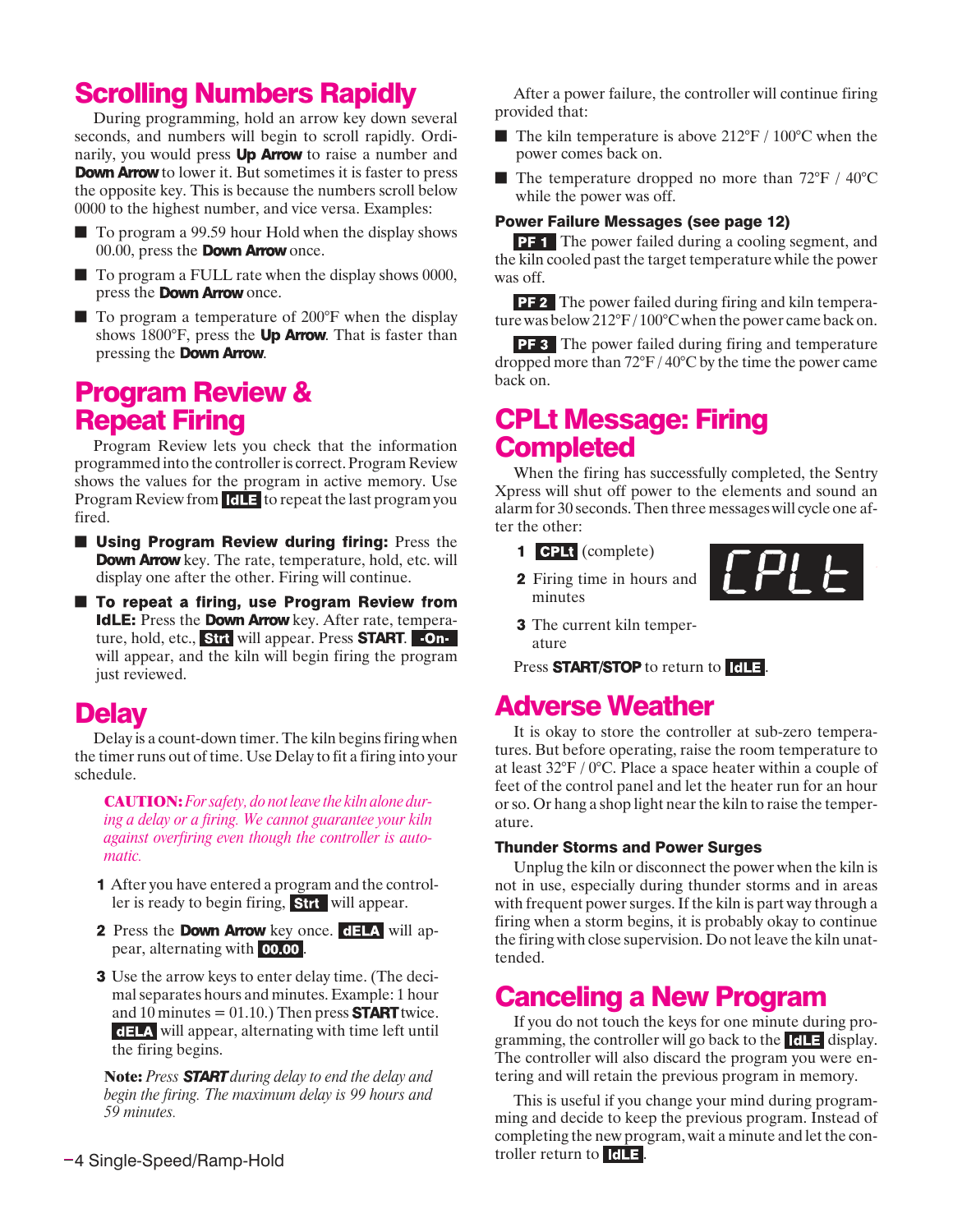## Theory of **Operation**

The temperature you are firing to is called the target temperature. After the controller reaches the target temperature, it can also hold that temperature.

The controller fires at a controlled heating rate. The rate is figured in degrees per hour. If you selected a rate of 100° per hour, it would take 10 hours for the kiln to reach 1000°. Rate is similar to "miles per hour."



In summary, the controller does three basic tasks:

1) It fires at a controlled heating rate, or speed, measured in degrees of temperature change per hour.

2) It fires to a target temperature.

3) It can hold the target temperature.

The controller fires in segments, or stages. A segment is a given heating rate to a target temperature. Shown above is a segment with a rate of 625° per hour, a target temperature of 1250°, and a hold of one hour.

Heating rate is figured in degrees per hour. The recommended heating rate for the material you are firing is usually available from your supplier. It also varies depending on the thickness of the material.

To figure how long a firing segment will take, subtract the current temperature from the target temperature and divide the resultant temperature by the heating rate. In the diagram above, the firing time is 1250° - 80° (room temperature) =  $1170 \div 625 = 1.87$  hours.

The controller can fire up to 8 segments per firing. One segment is often all that is needed, though.

After the controller has finished firing the last segment, it will turn off power to the elements.

**Note:** *If you enter a rate of 0000 in segment 1, or if the target temperature in segment 1 is lower than the current temperature,* **badP** will appear in the display.

### Rate

Each segment must include a rate, which is degrees of temperature change per hour.

The kiln will fire at full power when the rate is 1799°F/999°C. Full power displays as **FULL** 

**Note:** *To enter full power from* **0000**, *press the* **Down Arrow** key once.



### Hold

Hold is the length of time that you want the kiln to remain at the target temperature. Hold is also called soak or dwell time. Hold maintains a steady temperature for the length of time you specify. You can use Hold in both heating-up and cooling-down segments.

When Hold is set to 99.59 hours, the controller will remain at that temperature indefinitely, until you press **STOP.** To enter a 99.59 hour Hold, press the **Down Arrow** once from 00.00 during programming.

**Note:** *During a Hold, the display flashes between the Hold temperature and time left in Hold.*

### Two Firing Modes: Single-Speed and Ramp-Hold

To give you greater flexibility, your controller has two firing modes:

#### Single-Speed Mode (see next page)

Often times, all you will need is Single-Speed mode, which has one segment that includes a rate (temperature change per hour), a target temperature, and (if needed) hold time.

In Single-Speed mode, you can choose one of five firing speeds. Then enter the temperature you are firing to.

#### Ramp-Hold Mode (see page 7)

Ramp-Hold mode offers much greater flexibility than Single-Speed mode. Use Ramp-Hold to create custom firings with up to 8 segments. The controller can store 4 Ramp-Hold programs in memory. Programs are numbered Pro1 - Pro4.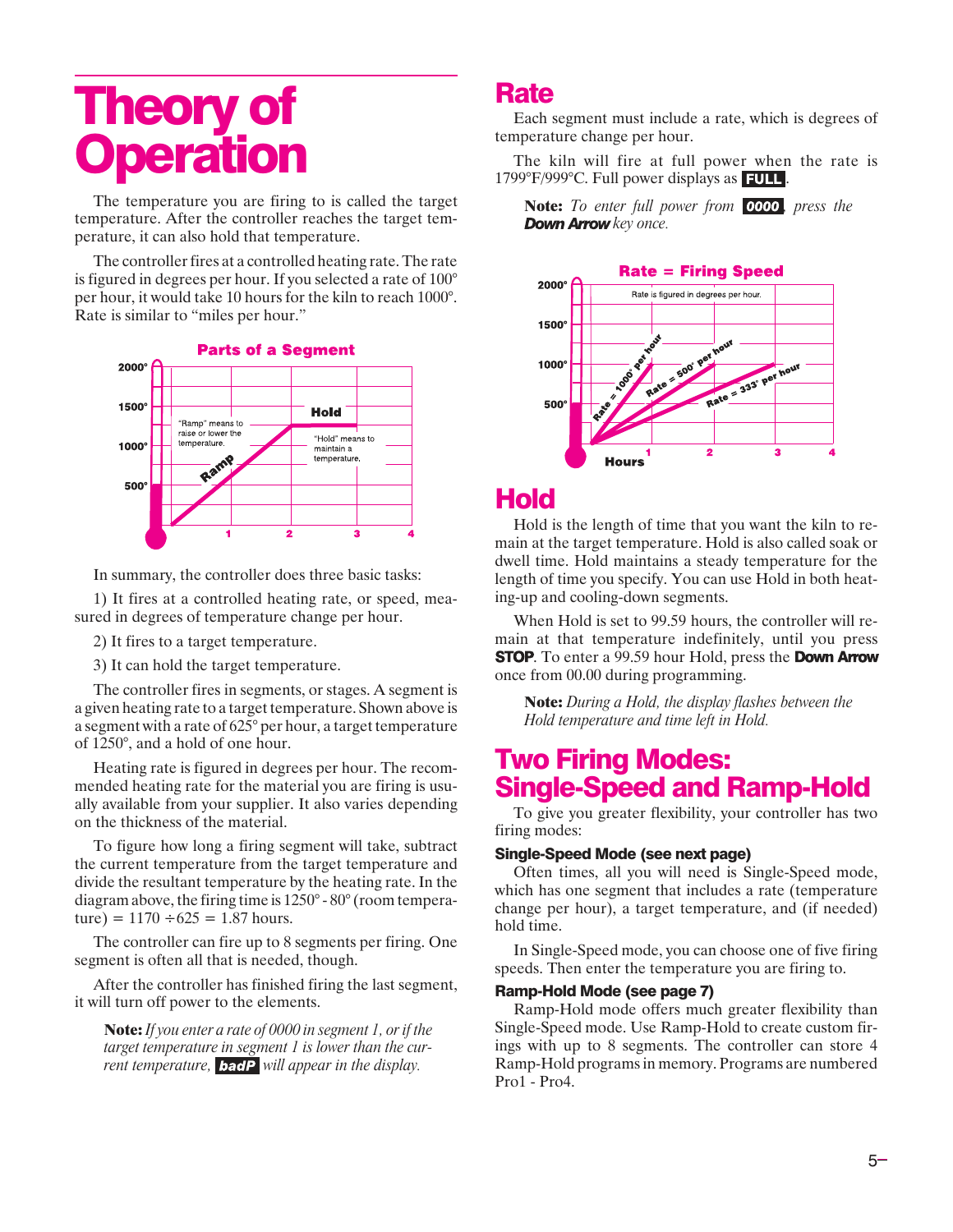| <b>Type of Firing</b> | <b>Suggested Firing Mode</b> |
|-----------------------|------------------------------|
| Enameling             | Single-Speed                 |
| Silver Clay           | Single-Speed                 |
| Glass Bead Annealing  | Ramp-Hold                    |
| Glass Fusing          | Ramp-Hold                    |
| Glass Slumping        | Ramp-Hold                    |
| Lost Wax              | Ramp-Hold                    |

#### Selecting a Firing Mode

- 1 From **dl =** display, press **START** once.
- 2 Press the Up Arrow key several times. You will see the following display messages:

#### SPd1:

Single-Speed 1 / 200°F/111°C rate per hour

#### SPd2:

Single-Speed 2 / 500°F/277°C rate per hour

SPd3: Single-Speed 3 / 1000°F/555°C rate per hour

SPd4: Single-Speed 4 / 1500°F/833°C rate per hour

SPd5: Single-Speed 5 / Maximum rate

PrO1: Ramp-Hold, Program 1

PrO2: Ramp-Hold, Program 2

PrO3: Ramp-Hold, Program 3

PrO4: Ramp-Hold, Program 4

> **Note:** *Your controller may have more Ramp-Hold programs than the 4 shown above.*

To select a firing mode, see the boxed programming instructions on this page and page 8. Or to get back to **IdLE**, press **START/STOP** several times until **IdLE** appears.

## Temperature Over-Shoot

When a kiln is heated too fast, it may over-shoot the target temperature, especially in small kilns at lower temperatures. To avoid this, add an extra segment in a Ramp-Hold program to slow the firing. (See the next section.) The segment with the slower rate should begin approximately 40° - 60° below the target temperature.

**Question:** I programmed a FULL rate, yet my kiln heated at only 550°F per hour.

**Answer:** The controller is limited by the heating capacity of each kiln. Your kiln heated at 550° per hour because that is its maximum heating rate.

## Single-Speed Programming **Instructions**

**Note:** *Single-Speed firing is all you will ever need if you are only going to a temperature and holding.*

- 1 From  $\boxed{d1.3}$ , press **START** (the left button).
- 2 Use the Up Arrow key (not the Down Arrow) to select a firing rate (temperature rise per hour) from 1 through 5. (Ignore  $Pro1 - Pro4$ .)

|  |  | <b>SPd1</b> / $(200^{\circ}$ F or $111^{\circ}$ C) |  |  |  |
|--|--|----------------------------------------------------|--|--|--|
|--|--|----------------------------------------------------|--|--|--|

| <b>SPd2</b> / $(500^{\circ}$ F or 277°C) |
|------------------------------------------|
|------------------------------------------|

- **SPd3** /  $(1000^{\circ}$ F or 555 $^{\circ}$ C)
- **SPd4** / (1500°F or 833°C)
- **SPd5** / (Full Power)

Then press **START**.

- **3 F** 1 or **C** 1 and the target temperature from the last firing will appear. Use the arrow keys to change the target temperature. Then press START.
- 4 **HLd 1** and the hold time from the last firing will appear (e.g. 1 hour 10 minutes  $= 01.10$ ). Use the arrow keys to change the hold time. Then press **START**. (No hold =  $00.00$ )
- 5 Strt will appear. Press START to begin firing. will appear, the Run indicator light will begin blinking, and the kiln will begin firing.

To stop a firing before completion, press **START/STOP.** StOP will appear, alternating with total firing time and kiln temperature.

**Note:** *Do not be concerned if your kiln makes a clicking sound during firing. Kilns use relays to power the elements. The relays click each time their electrical contacts come together.*

**Note:** *The firing speed you select (see step 2 above) is a pre-programmed speed. The kiln's actual firing speed may be less, depending on the kiln model, available voltage, and density of the load you are firing.*

When the kiln fires to completion, the controller will beep for 30 seconds. The display will show the following:

- Firing time
- Present temperature
- $\blacksquare$  **CPLt** = Fired to completion

To return to  $\boxed{61.5}$ , press **START**.

To fire the same program again, see "Program Review & Repeat Firing," page 4.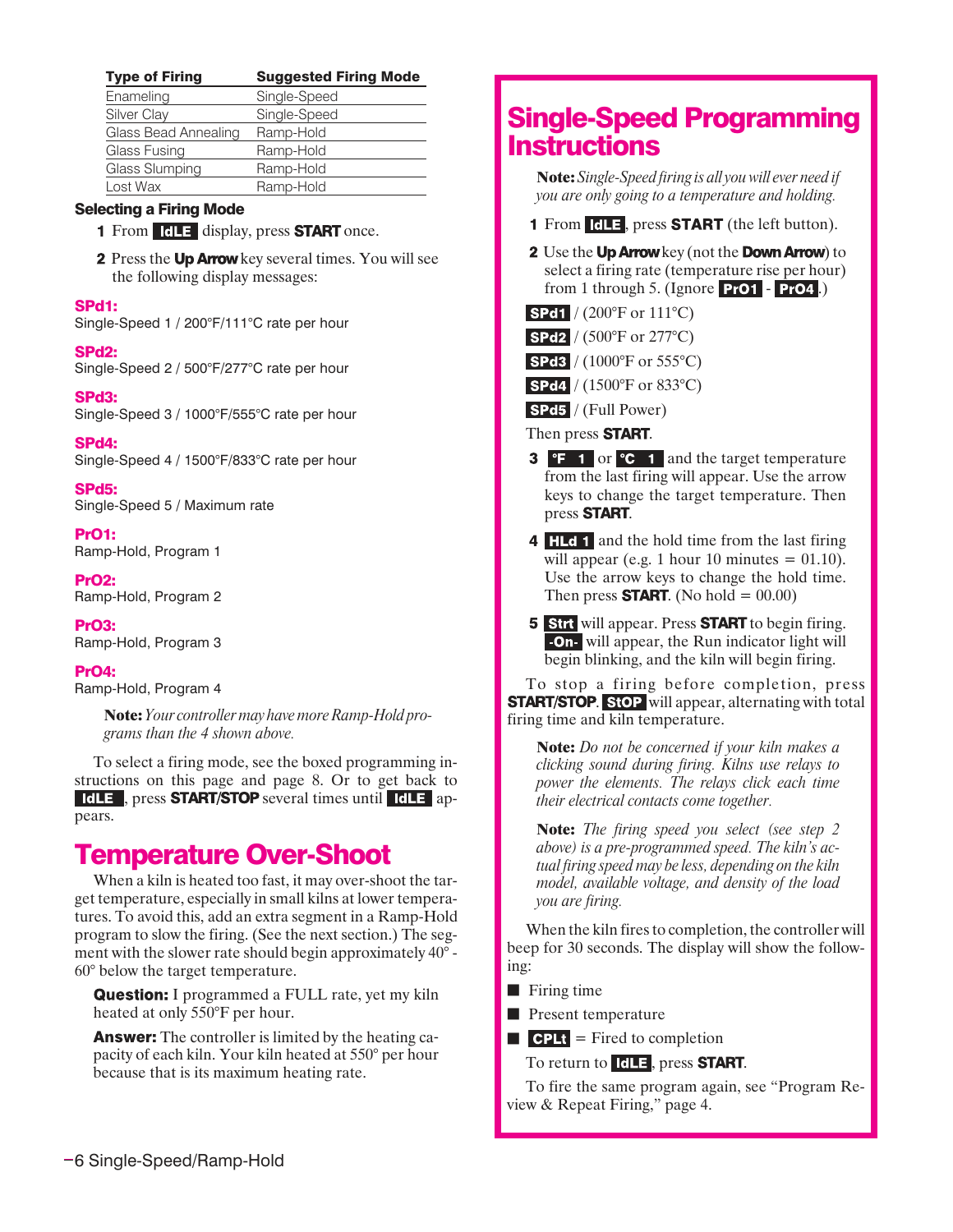## Ramp-Hold **Mode**

You can make your own firing programs and store them in the controller's memory. A firing program tells the kiln how fast to fire, and to what temperature. The simplest program is one segment. You can use up to 8 segments with your controller in Ramp-Hold mode.

Each segment includes a firing rate and firing temperature. You can also soak, or hold, the temperature for a specified period.

#### The Parts of a Segment

■ Rate (temperature change in degrees per hour)

■ Target temperature

■ Hold at the target temperature (not always used)

The controller can retain four programs in memory even when power is turned off. Programs are numbered Pro1 - Pro4.

The first message to appear after you plug in your Sentry Xpress is **IdLE**. Press **START**. Then use the Up Arrow key to scroll through these messages: **PrO1 PrO2 PrO3** PrO4 SPd1 SPd2 SPd3 SPd4 SPd5

To use Ramp-Hold mode for the first time, select **PrO1**. You do that by pressing the **START** key after **PrO1** appears. Then follow the boxed instructions on page 8 to enter temperature, heating rate, etc.

**PrO1** is Program 1. When you fire the kiln again, you can repeat Program 1 by selecting  $Pro1$ . (See page 4.) When you are ready to fire a different program, select **PrO2**, which is Program 2. Then enter temperatures, heating rates, etc. Select Program 3 and 4 the same way.

A program can have up to 8 segments, but you don't have to use all 8 segments. Use only the number needed per firing. Often one segment is all you will need. Zero out the unused segments. The instructions on page 8 explain how to do that.

To over-write a program, select it and enter new rates and temperatures. This automatically over-writes the previous program. Write down your programs in a notebook and record firing results for all firings.

### Programming a Cooling Segment

For controlled cooling, program a segment to a lower target temperature than that of the preceding segment.

Example: You fire at a rate of 500°F per hour to 1450°F with your first segment. You want the kiln to cool at a rate of 100°F per hour down to 700°F. Here is how you would program the two segments:

| <b>Segment</b> | Rate<br>$\mathsf{P} \mathsf{F} \mathsf{P} \mathsf{C}$ | Temp.<br>$\mathrm{PFC}$ | Hold  |
|----------------|-------------------------------------------------------|-------------------------|-------|
|                | 500/277                                               | 1450/788                | 00.00 |
| っ              | 100/55                                                | 700/371                 | 00.00 |

The first segment is the heating segment. The second one is the cooling segment. The controller does not use minus numbers for cooling. Just enter a lower target temperature than that of the previous segment.

If you prop the lid or door for a fast cooling, program a fast cooling rate for that segment. If you lower the temperature quickly by propping the lid but program a slow cooling rate, the controller will just raise the temperature again.

Example: Some glass artists flash-cool the glass just after it fuses. They open the door a few inches to remove heat, then close it again. This takes the glass down rapidly through the devitrification range. To program a flash-cool, use maximum rate. This shuts off the heating elements during that segment, allowing the kiln to cool rapidly.

**Note:** *During fast cooling, do not open the door all the way. Do not force-cool the kiln with a fan.*

**Note:** *You may get an FTL error message (page 11) if you program a cool-down target temperature that is close to room temperature. This is because the kiln cools more slowly as it approaches room temperature, causing the error code.*

### A Ramp-Hold Practice Program

To practice using the controller, we will enter a program that includes three segments. The last segment is a cooling segment.

Using the programming instructions on the next page, enter this firing schedule. Then use Program Review (page 4) to check for accuracy.

| Seg | Rate | Temp  | Hold |
|-----|------|-------|------|
|     | 250  | 75D   |      |
| 2   | 900  | 1425  | 30   |
|     | 150  | フ L D |      |

Make a simple chart like the one above when planning a firing program.

#### PrO1

 $rA1 = 250$  $\degree$ F 1 = 750  $HLd 1 = 00.00$  $rA2 = 900$  $\degree$ F 2 = 1425  $HLd 2 = 00.30$  $rA3 = 150$  $°F 3 = 750$  $HLd$  3 = 00.00 rA4 = 0000 (zeroes cancel segments 4-8)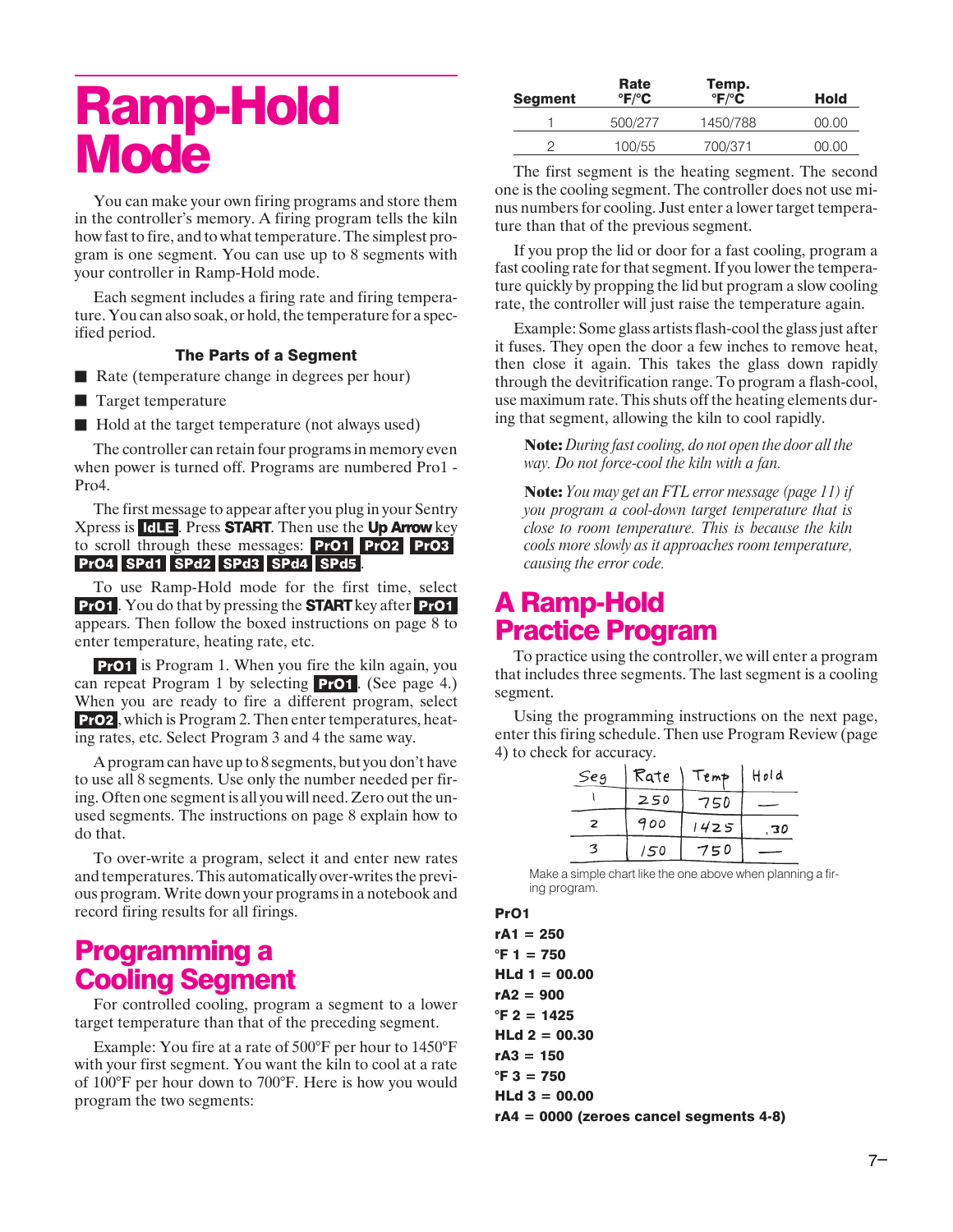### Ramp-Hold Programming Instructions

**Note:** *You have up to 8 segments available in Ramp-Hold. If you don't need all 8, zero out the unused segments. (See step 6 below.)*

- **1** From  $\boxed{d}$  **I.e.**, press **START** (the left button).
- 2 Press the Up Arrow key (not the Down Arrow). PrO1 PrO2 PrO3 and PrO4 are Ramp-Hold programs. When the one you want appears, press **START**. (Ignore **SPd1** - $SPd5.$
- 3 7A 1 will appear. Enter firing rate (temperature change per hour) for segment 1.  $(1^{\circ} =$ slowest rate.  $1799^{\circ}F/999^{\circ}C = \text{full power.}$ Then press **START**.
- **4 F** 1 or **°C** 1 and the target temperature from the last firing will appear. Use the arrow keys to change the temperature. Then press **START**.
- **5 HLd 1** and the hold time from the last firing will appear (e.g. 1 hour 10 minutes  $= 01.10$ ). Use the arrow keys to change the hold time. Then press **START**. (No hold =  $00.00$ )
- **6** Continue entering values for the segments needed. When **rA** appears for the next segment that you don't need, select **0000**. Then press **ENTER**. This will zero out the remaining segments. (Example: You need only 1 segment. When  $\mathbf{r}$   $\mathbf{A}$  **2** appears, enter **0000**.)
- 7 Stri will appear. Press **START** to begin firing. will appear and the Run indicator light will begin blinking. The kiln is now firing.

To stop a firing before completion, press **START/STOP.** StOP will appear, alternating with total firing time and kiln temperature.

**Note:** *Do not be concerned if your kiln makes a clicking sound during firing. Kilns use relays to power the elements. The relays click each time their electrical contacts come together.*

**Note:** *The kiln's actual firing rate may be less than the rate you programmed, depending on the kiln model, available voltage, and density of the load you are firing.*

When the kiln fires to completion, it will beep for 30 seconds. The display will show the following:

- Firing time
- Present temperature
- $\blacksquare$  **CPLt** = Fired to completion
	- To return to  $\blacksquare$   $\blacksquare$ , press **START**.

To fire the same program again, see "Program Review & Repeat Firing," page 4.

## Advanced **Features**

Skip Segment works only in Ramp-Hold programs. Add Hold Time, Temperature Edit, and Alarm work in both Single-Speed and Ramp-Hold firings.

## Skip Segment

Skip Segment jumps the firing from the current segment to the next one.

- **1** During a Ramp-Hold firing, press the **Up Arrow**.
- 2 **SStP** will appear.
- 3 Press START. The current segment ramp or hold number will appear.
- 4 Press **START** again. (If you change your mind and don't want to skip that segment, don't press **START** after **SStP** appears. The firing will continue in the same segment and the temperature will appear after one minute.)

Skip Segment skips to the ramp of the next segment from either a ramp or hold of the current segment. (Skip Segment does nothing during the final segment. To end the final segment, press  $STOP$ .)

#### Skip Segment Example

Skipping to a Cooling Segment: You have programmed a target temperature of 1425°F for glass fusing, followed by a segment for controlled cooling. Watching the glass through the peephole, you notice that the glass edges have rounded nicely at 1315°. Use Skip Segment to end the firing segment and to begin the one for slow cooling.

**Note:** *Make a note of the temperature at which the glass fused. Program that temperature for the next firing of that type of glass.*

## Add Hold Time

Add Hold Time adds 5 minutes to a hold. It is designed for ceramists who watch witness cones and for glass artists who watch the glass near the end of firing.

- **1** During a firing, press the **Up Arrow** repeatedly until **HLdt** appears.
- 2 Press **START**. The hold time for the current segment will appear.
- 3 Press the Up Arrow. Each time you press the Up Arrow, the hold time will increase by 5 minutes.
- 4 Press **START**. The normal temperature will appear.

**Note:** *Add Hold Time will add 5 minutes to a hold even if no hold had been programmed.*

8 Single-Speed/Ramp-Hold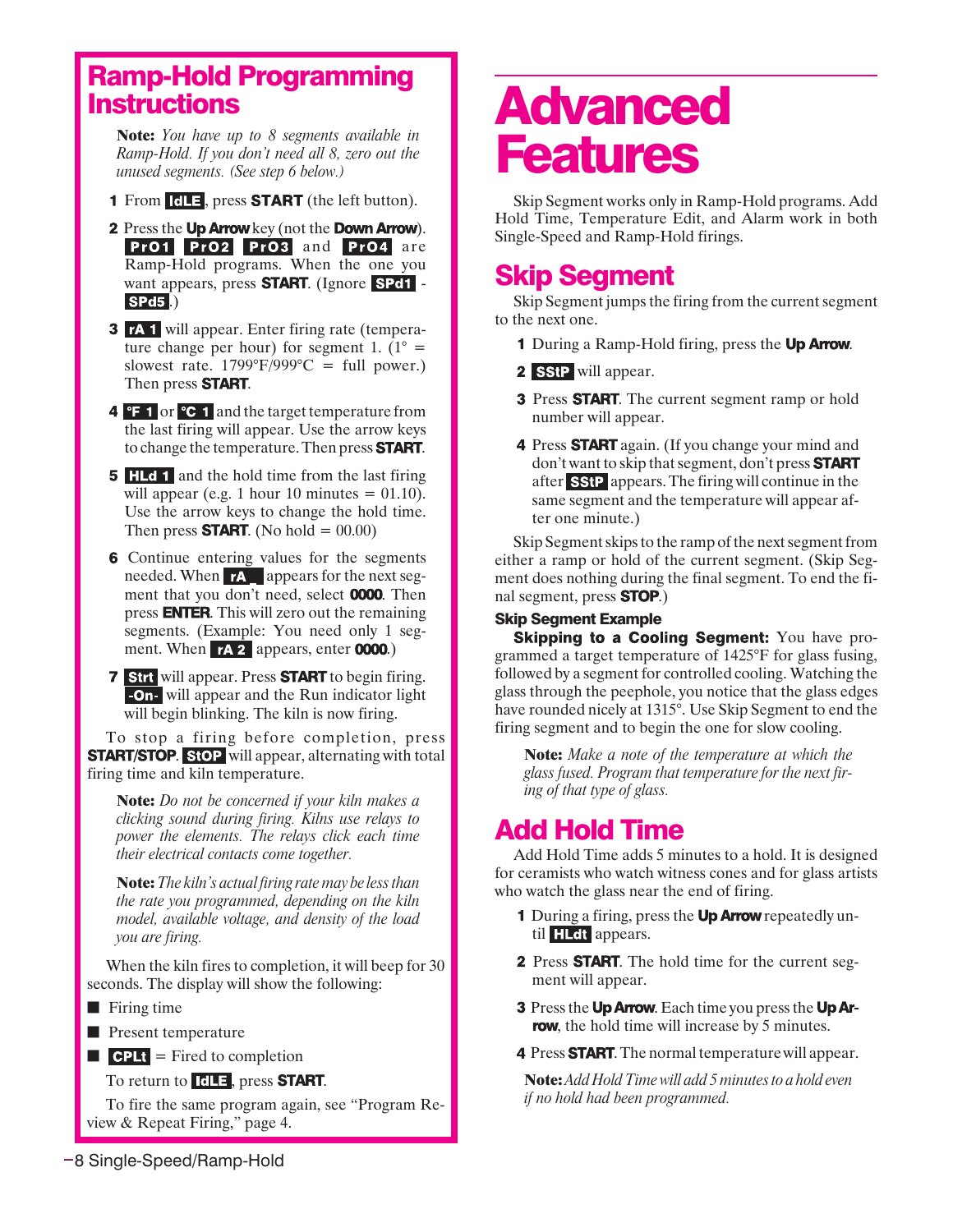## Editing the Target **Temperature**

While the kiln is firing, you can change the target temperature of the current segment. (Ramp-Hold: You can edit only the segment that is firing. So if the first segment is the current one, you can edit only the first segment. To edit other segments, wait until the firing has progressed to those segments.)

Even if the current segment has already started its hold time, you can still edit the segment's target temperature. The controller will go back out of hold and fire to the new target temperature at the original rate. (You cannot edit the rate, however.)

- 1 During a firing, press the Up Arrow repeatedly until **CHGt** appears.
- 2 Press **START**. The target temperature for the current segment will appear.
- **3** Use the arrow keys to change the target temperature.
- 4 Press **START**. The normal kiln temperature will appear, and the kiln will begin firing to the new target temperature.

### The Alarm

While the kiln is firing, you can set the alarm, which sounds when the kiln reaches the alarm temperature. Use the alarm as a reminder to look at the glass during fusing or slumping, to look at witness cones, to close the lid from vented position, etc.

You can enter only one alarm temperature at a time. However, after the alarm beeps, you can set the alarm for another temperature, as many times as you want, during the firing. Entering an alarm temperature automatically erases any previous alarm temperature.

**Note:** *The alarm temperature that you set during a firing must be higher than the current display temperature. The alarm is designed only for higher temperatures and not for cooling temperatures.*

- **1** During a firing, press the **Up Arrow** repeatedly until **ALAr** appears.
- 2 Press **START**. The current alarm temperature will appear.
- **3** Use the arrow keys to change the alarm temperature.
- 4 Press **START**. The normal kiln temperature will appear.

To silence the alarm when it sounds, press any key.

**Note:***If you do not want to use the alarm, set the alarm temperature to 32°F / 0°C. This setting will turn off the alarm feature.*

## Lost Wax Burnout

**CAUTION:** *Only kilns with vent holes are designed for lost wax burnout. However, you may be able to use a kiln without the vent hole provided that you open the door ½" during venting.*

#### **CAUTION:** *Always use a wax tray.*

**Note:** *These instructions apply to injection wax that melts at 200°F, not pattern waxes and plastics that melt at higher temperatures. If smoke appears during wax elimination, turn off the kiln. Smoking wax means the kiln fired hotter than 300° / 148°C.*

### **Overview**

Lost wax casting is the process of carving a shape in wax, making a mold, and then casting that shape in metal. After the wax has been carved, a mold is made of the wax shape. The mold is a negative image of the wax. The wax is later melted out of the mold through hollow channels called sprues.

Lost wax burnout is the process of preparing a casting mold for the melted metal that will be poured into it. The steps in lost wax burnout:

- 1 Melt the wax from the mold.
- 2 Remove wax from the kiln before raising the temperature higher than 300°F/148°C.
- **3** Harden the mold at high temperature.
- 4 Maintain the mold at the casting temperature recommended for the type of metal that will be poured into the mold.

**CAUTION:** *Prevent wax or carbon from contacting the kiln's walls and elements. Carbon build-up inside a kiln ruins the interior. Carbon conducts electricity and causes elements to short circuit. Damage to elements from contact with foreign materials is not covered by warranty.*

## A Sample Program

See instructions on page 8 to enter this program:

| <b>Segment</b> | Rate<br>$\mathrm{P} \mathsf{F} \mathrm{P} \mathsf{C}$ | Temp.<br>$\mathrm{P} \mathsf{F} \mathrm{P} \mathsf{C}$ | Hold  |
|----------------|-------------------------------------------------------|--------------------------------------------------------|-------|
|                | 500/277                                               | 300/148                                                | 01.00 |
| っ              | 500/277                                               | 1350/732                                               | 01.00 |
| 3              | 450/250                                               | 800/426                                                | 02.00 |

Segment 1 heats the wax to 300°F / 148°C and holds it for one hour, allowing it to drip from the mold.

Segment 2 hardens the mold.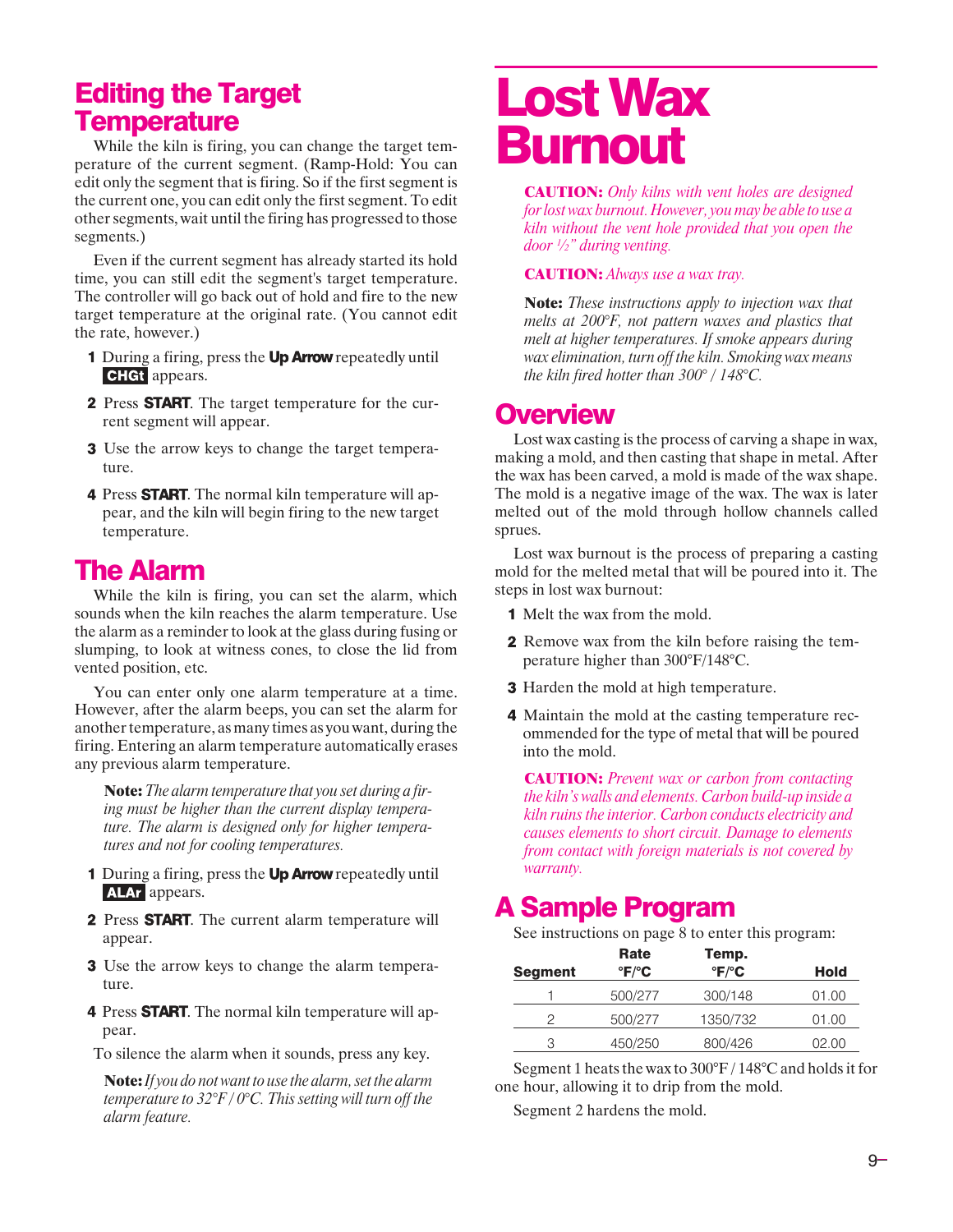Segment 3 lowers temperature to 800°F/426°C, the typical casting temperature for silver. (Most types of gold cast at 900°F / 482°C.)

**Note:** *Casting temperature depends on the size of the mold. The temperatures above are only a guide. See your jewelry supply dealer for temperature recommendations.*

### Burnout Instructions

- **1** Place a metal tray inside the kiln on three  $\frac{1}{2}$  posts. Place the mold on a wire mesh screen on top of the tray. The mold's sprue hole should be down. The tray will catch melting wax as it drips from the sprue hole.
- **2** Keep the kiln's vent hole(s), if any, open during wax elimination. If the kiln has no vent hole, leave the door open ½". This allows fumes to escape the kiln. Heat the kiln to 300°F / 148°C and hold it at that temperature for at least one hour.

**CAUTION:** *Do NOT heat the wax above 300°F / 148°C. Hold at 300°F / 148°C for at least one hour. During this hour, the wax will melt from the mold and drip into the tray. If the kiln gets hotter than 300°F / 148°C, the wax may smoke and deposit carbon inside your kiln, causing expensive damage.*

- 3 After one hour at 300°F / 148°C, open the kiln. Remove the mold and wax tray. Pour the wax from the tray and leave the tray out of the kiln until your next wax elimination. (Do not leave the tray in the kiln!)
- 4 Heat the mold to the temperature recommended by your jewelers' supply house where you purchased the mold material. This is usually around 1350°F / 732°C.
- **5** Lower the temperature to the casting temperature of the metal. Hold at that temperature until you are ready to begin casting. Remove the mold with tongs. Wear protective gloves and safety glasses.

#### Saving a Carbon-Damaged Kiln

If you follow the above directions, your kiln should be safe from wax damage. In some cases, a small amount of carbon may form on the walls over a period of time. This is due to the burning of wax residue that was left in the mold. For this reason we recommend that you periodically fire the kiln to 1500°F / 815°C as follows:

- **1** Open the vent cover(s) or leave the door ajar  $\frac{1}{2}$ ".
- **2** Fire the kiln empty to  $1500^{\circ}$ F /  $815^{\circ}$ C at a rate of  $300\textdegree$ F /  $166\textdegree$ C with a one hour hold (01.00).

## **Display Messages**

**ALAr** (Page 9) Ready for you to enter an alarm temperature. When the kiln reaches that temperature, the alarm will sound.  $(ALAr$  also flashes when the alarm sounds.)

**CHGt** (page 9) Ready for you to edit the target temperature of the current Ramp-Hold segment during firing. Example: You are fusing glass to a temperature of 1450°F. At 1445°F, you look at the glass through a peephole and realize that the glass will need at least another 50° to fuse fully. Change the target temperature to 1500° without having to turn off the kiln to reprogram it.

**CPLt** (page 4) Fired to completion.

**dELA** (page 4) Delay is a count-down timer that starts the firing when the time runs out.

**<sup>o</sup>F** 1 or **<sup>o</sup>C** 1 (and temperature) (pages 6, 8) The controller is ready for you to enter the target temperature (the temperature that the kiln will fire to). Each segment in Ramp-Hold mode has a target temperature.

**FULL** Full power firing rate. At this setting the kiln will fire at its fastest rate. There are two ways to select full power:

1) Select **SPd5** in Single-Speed mode.

2) Select a rate of 1799°F/999°C at the **ra** prompt in Ramp-Hold mode. A fast way to do this is to press the **Down** Arrow key once from **0000**. FULL will appear.

**HLd 1** (pages 6, 8) Hold time of a segment, shown in hours and minutes. (Example: 2 hours and 15 minutes = 02.15)

**HLdt** (Page 8) Add Hold Time: During a firing, you can extend the hold time of a segment without having to first stop the firing to reprogram the controller.

(page 3) The controller is ready for you to enter a program or to begin a repeat firing.

**-On-** Firing has begun. A moment after **-On-** appears, you will hear the relay(s) clicking.

**PrO1** PrO2 PrO3 PrO4 (pages  $7, 8$ ) These are Ramp-Hold programs stored in memory.

**rA 1 rA 2** etc. (Rate) (page 8) This appears in Ramp-Hold programming for each segment. 1, 2, etc. are segment numbers. Enter the rate of temperature change for that segment. Rate is figured in degrees of temperature change per hour. Example: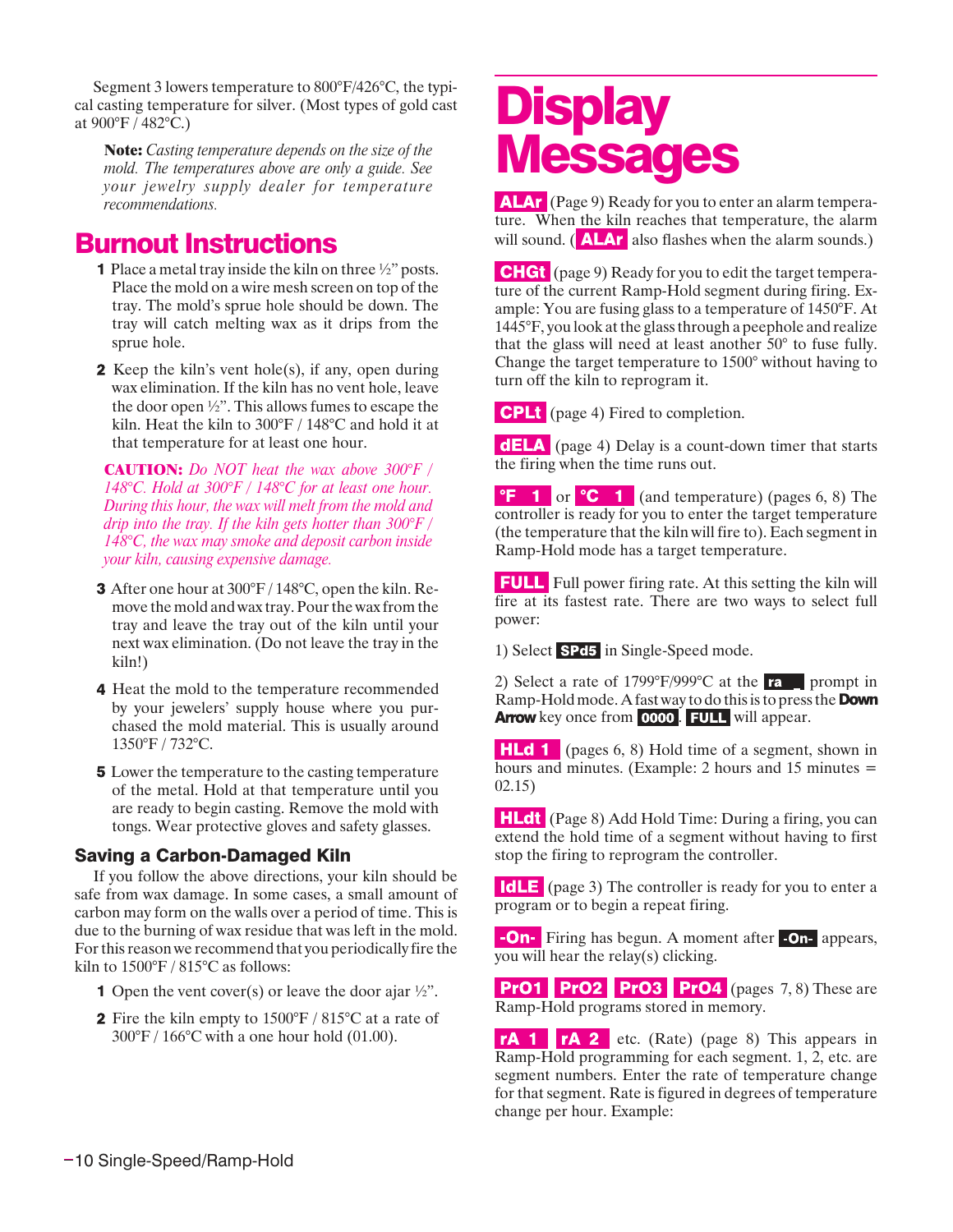A temperature rise of  $100^{\circ}$  in two hours =  $50^{\circ}$  rate.

A temperature drop of  $200^{\circ}$  in one hour =  $200^{\circ}$  rate.

**SPd1 | SPd2 | SPd3 | SPd4 | SPd5**  $_{(page 6)$  These are preset firing rates, or speeds, in Single-Speed mode.

**SStP** (Skip Step) (page 8) This message appears when you press the Up Arrow key during a Ramp-Hold firing. You can skip out of a segment into the next segment.

**StOP** The firing was stopped by pressing **START/STOP**.

**Strt** The "Ready to Start" message appears after programming a firing. Press **START** to begin firing. Thermocouple Offset (press the Up Arrow) and Delay (press the **Down Arrow**) are accessed from the **Strt** message.

**TCOS** Thermocouple Offset (Page 12). Adjust the controller to fire hotter or cooler.

## Error Messages

## bAdP / Bad Programming

The kiln will not fire because a) the Ramp-Hold program just entered has a rate of 0000 in segment 1, or b) the target temperature in Single-Speed or segment 1 of Ramp-Hold is lower than the current temperature.

## EtH / Electronics Too Hot

The circuit board temperature is above  $176^{\circ}$ F / 80 $^{\circ}$ C. Press any key to return to **IdLE**.

To lower the board temperature, use a fan to blow air across the kiln switch box into the louvers. (But do not blow air into the kiln's peepholes.) If you have more than one kiln in the room, place them farther apart. Never allow the firing room temperature to exceed 110°F / 43°C. (Measure room temperature three feet away from the kiln.)

## FAIL / Thermocouple Failure

The thermocouple, or temperature sensor, failed during firing. Causes:

- Defective thermocouple or disconnected/loose wires
- Defective controller
- Electrical noise

#### **Thermocouple** Paperclip Test

Check the thermocouple wire connections. (See your kiln instruction manual.) If connections are tight, perform this test:



- UNPLUG the kiln or disconnect the power. Remove the controller. Remove the two thermocouple wires from the back of the controller.
- **2** Cut a thin paperclip in half. Insert a U-shaped paperclip piece, or other piece of thin wire, where you removed the thermocouple wires.
- **3** Plug in the kiln. **Fall** will appear. Press **START**. Test results:

A) If the controller displays room temperature and **CLE** after you press **START**, replace the thermocouple.

**B)** If the display still shows **Fall** after you press **START**, return the controller for repair or replacement.

### FE Error Messages

| message | rropiem                            |
|---------|------------------------------------|
| FE 1    | Memory Read/Write Failure          |
| FF 2    | <b>RAM Failure</b>                 |
| FE 3    | <b>OEM Factory Data Corruption</b> |
| FF 4    | Thermocouple "Noise"               |
| FF 5    | Software Error                     |
|         |                                    |

#### To return to **FILE** from an FE code

Try pressing any key. If that doesn't work, turn the power off for 10 seconds. Call the factory if the error message remains when you turn the power back on.

If you get an  $FE4$  message, check the wire connections going from the back of the controller to the thermocouple. A loose connection can cause the **FE4** message.

## FtL / Fired Too Long

This message appears when both of the following conditions are met:

- The temperature rise or fall is less than  $27^{\circ}$ F / 15<sup>o</sup>C per hour.
- The firing is 2 hours longer than programmed.

Programming a cooling segment target temperature that is below or even close to room temperature can also trigger the **FIL** message.

See "Controller display turns on. No heat in kiln," page 14.

**Question:** The controller on my Paragon SC-2 jewelry kiln flashes  $\boxed{\text{F1}}$ , but only when I include a controlled cooling. What is happening?

Answer: Fill means "firing too long." But "firing too long" applies to cooling as well as to heating. can appear if you program a segment for slow cooling and the kiln is taking too long to cool. Program a slower cooling rate. FU will also appear if you program a cooling segment target temperature that is below or close to room temperature.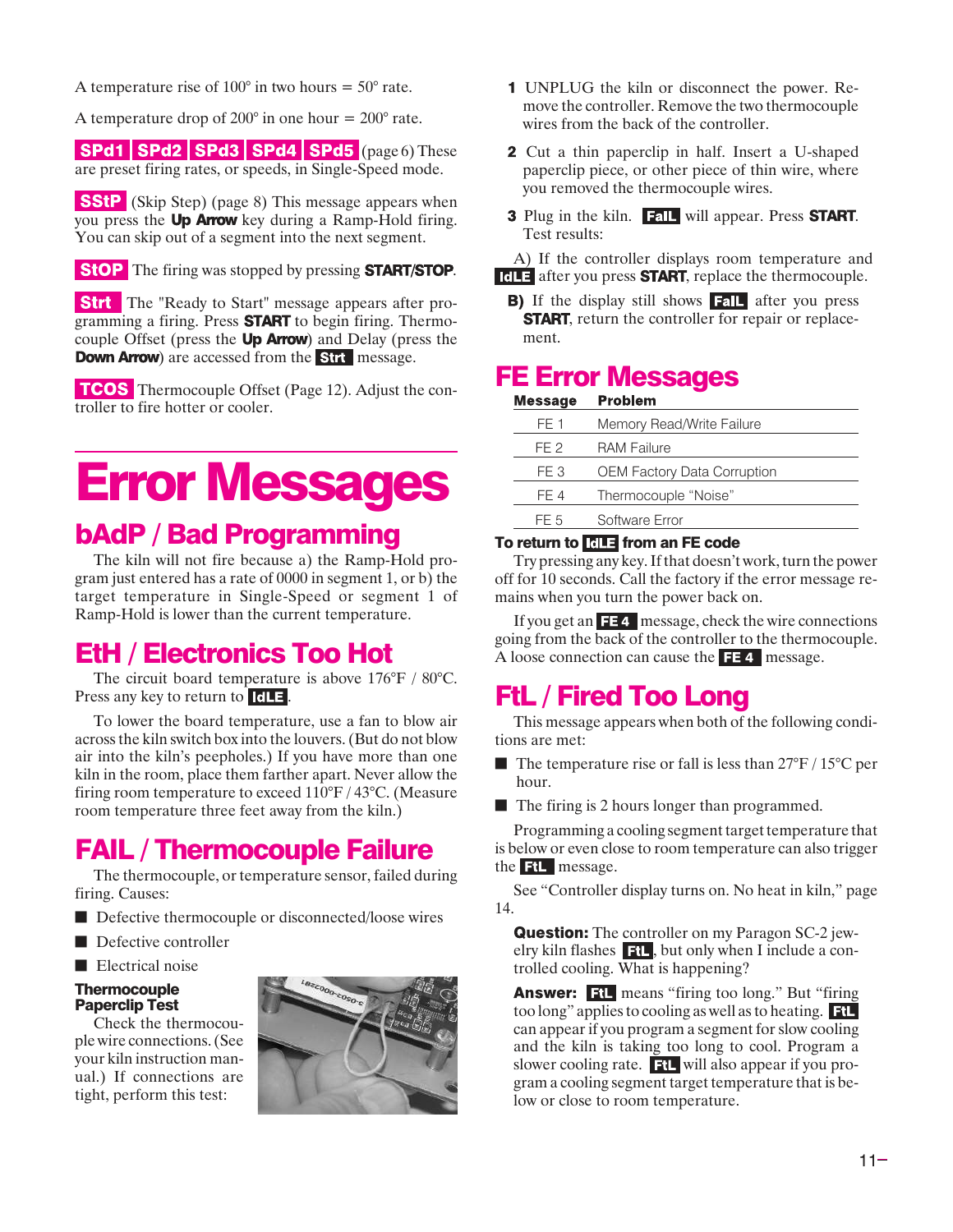## HtdE / High Temperature **Deviation**

Causes:

- During a heating-up ramp or a hold, the temperature is 100°F / 56°C above the programmed temperature.
- During a cooling-down segment, the temperature is 100°F / 56°C higher than the segment's starting temperature.
- A fast rate caused the controller to overshoot the target temperature.

Also, check for a stuck relay.

## PF 1 / Power Failure

The power failed during a cooling segment, and the kiln cooled past the target temperature while the power was off. The kiln will not resume firing. To return to the  $\text{IdLE}$  display, press any key.

## PF 2 / Power Failure

The power failed during firing and kiln temperature was below 212°F / 100°C when the power came back on. The kiln will not resume firing. To return to the  $\overline{dL}$  display, press any key.

## PF 3 / Power Failure

The power failed during firing and temperature dropped more than 72°F / 40°C by the time the power came back on. The kiln will not resume firing. To return to the  $\overline{dI}$  display, press any key.

## tC / Thermocouple Failure

The thermocouple failed during the  $d\mathbf{I}$  display. See the "paperclip" test under "FAIL," page 11.

## tCL / Thermocouple Lag

The heating rate is slower than  $9^{\circ}F/5^{\circ}C$  per hour and the actual kiln temperature is more than 100°F / 56°C away from the programmed temperature. The tCL alarm becomes inactive above  $500^{\circ}$ F. To return to the **IdLE** display, press any key. Causes:

- Worn or burned out elements, defective relays, low voltage, and defective thermocouple.
- On kilns that use a portable controller, the thermocouple has fallen out of the firing chamber.
- A bare spot on the thermocouple lead wires has touched a grounded object inside the kiln switch box causing the thermocouple to short out.
- You have programmed a cooling segment temperature that is below room temperature.

## tCr / Thermocouple Reversed

- This usually means the thermocouple lead wires are reversed. Check that the thermocouple lead wires are connected to the correct terminals. See your kiln's wiring diagram.
- The thermocouple may be starting to fail and is sending erratic signals to the controller.
- The thermocouple inside the kiln is much colder than the controller circuit board.

## **Thermocouple Offset**

You can adjust the controller to fire up to  $20^{\circ}$ F / 11<sup>o</sup>C hotter or cooler than the zero factory setting.

- 1 From  $IdLE$ , press the **Down Arrow** key. After rate, temperature, hold, etc., **Strt** will appear.
- 2 With Stri shown in the display, press the Up Arrow key.
- **3 tCOS** will appear. Press the arrow keys to change the controller temperature.
- 4 Press the **START** key to return to the **Strt** display.
- 5 To fire the controller, press **START.** On- will appear. Or to return to  $\blacksquare$   $\blacksquare$ , press **START** two more times.

## Selecting °F or °C Display

The controller can display temperature in either °F or °C. If your controller shows a small display dot in the lower right corner of the display, the temperature shown is °C. No dot means °F. To change temperature display:

UNPLUG kiln or disconnect power.

**2** Remove the four screws that hold the controller to the front of the kiln. Carefully remove the controller from the kiln. Leave the wires attached to the controller.

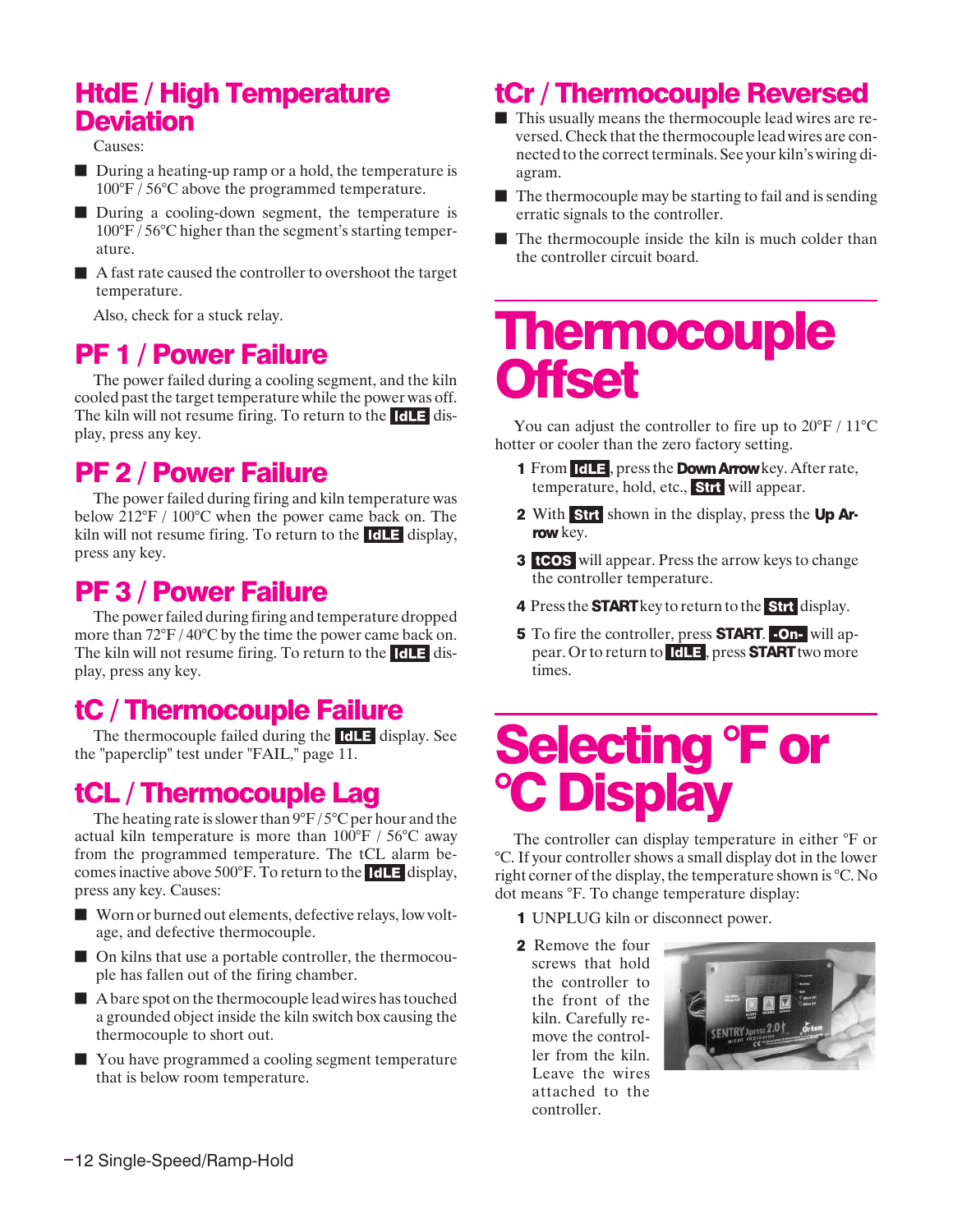**3** Look at the back of the controller. You will find a set of connector pins near the bottom labeled "C/F." When a jumper is placed on the C/F pins, the display reads °F. When the jumper is removed, display reads °C. Remove or insert the jumper as desired. (You can purchase the jumper from a computer supply store if necessary.)



4 Install the controller being careful not to jar components on the

The C/F jumper terminal is on the back of the controller, circled above.

back of the controller against the kiln case.

## Trouble Shooter

### Problem: Controller display is blank. No heat in kiln.

- Is the kiln connected to the power?
- Has the circuit breaker tripped or fuse blown?
- Is power reaching the wall receptacle? Test with a voltmeter or a test light if you are not sure.
- Has the kiln switch box  $\frac{1}{2}$  amp fuse blown?

The kiln's ½ amp fuse is located in the kiln switch box. Remove by pressing the fuse holder and turning

counter-clockwise half a turn. Check the fuse by placing the probes of an ohmmeter on the ends of the fuse. If the ohmmeter reads less than an ohm (digital meter) or reads 0 ohms (analog meter), the fuse is okay. If the reading is OPEN (digital meter) or infinity/no needle move-





ment (analog meter), the fuse is bad.

Replacement fuse: AGC 1/2 A 250V AC ■ Is the controller receiving power? Test the power IN-PUT connections on the back of the controller with a voltmeter.

#### Controller Power Input Test

Unplug the kiln. Remove the 4 screws holding the controller faceplate to the switch box. Lift faceplate out of box and let the board hang on the box with the back of the board facing you. Plug the kiln back in. Touch voltmeter probes



Touch the voltmeter probes to the white and orange wires to test voltage going to the controller. The voltmeter must be in AC mode.

(in AC mode) to both INPUT connections (the white and orange wires).

**CAUTION:** *Do not let the back of the board touch a grounded object. Make sure the voltmeter is in the AC mode when placing the probes on INPUT connections.*

#### Controller Power Input Test Result: No voltage

UNPLUG kiln. Check the switch box for disconnected wires between the cord, transformer, and controller. If wiring is okay, replace the transformer.

#### Controller Power Input Test Result: 20 - 24 volts AC

Correct current is reaching the board from the transformer. But since the board is not lighting up, it is probably defective. Return the controller for repair or replacement.

#### Controller Power Input Test Result: less than 20 volts

Did you recently replace the transformer? It may be the wrong voltage. The voltage is below 20, which is not enough power for the controller. To find out the cause of low voltage, continue below:

#### Controller Input Test #2

The back of the board is still facing you and the kiln is plugged in. Remove the INPUT plug, which is the white, orange, and blue wires, from the back of the controller. Touch



 $13 -$ Input Test #2 with disconnected plug: Touch the voltmeter probes to the white and orange wires to test voltage going to the controller. The voltmeter must be in AC mode.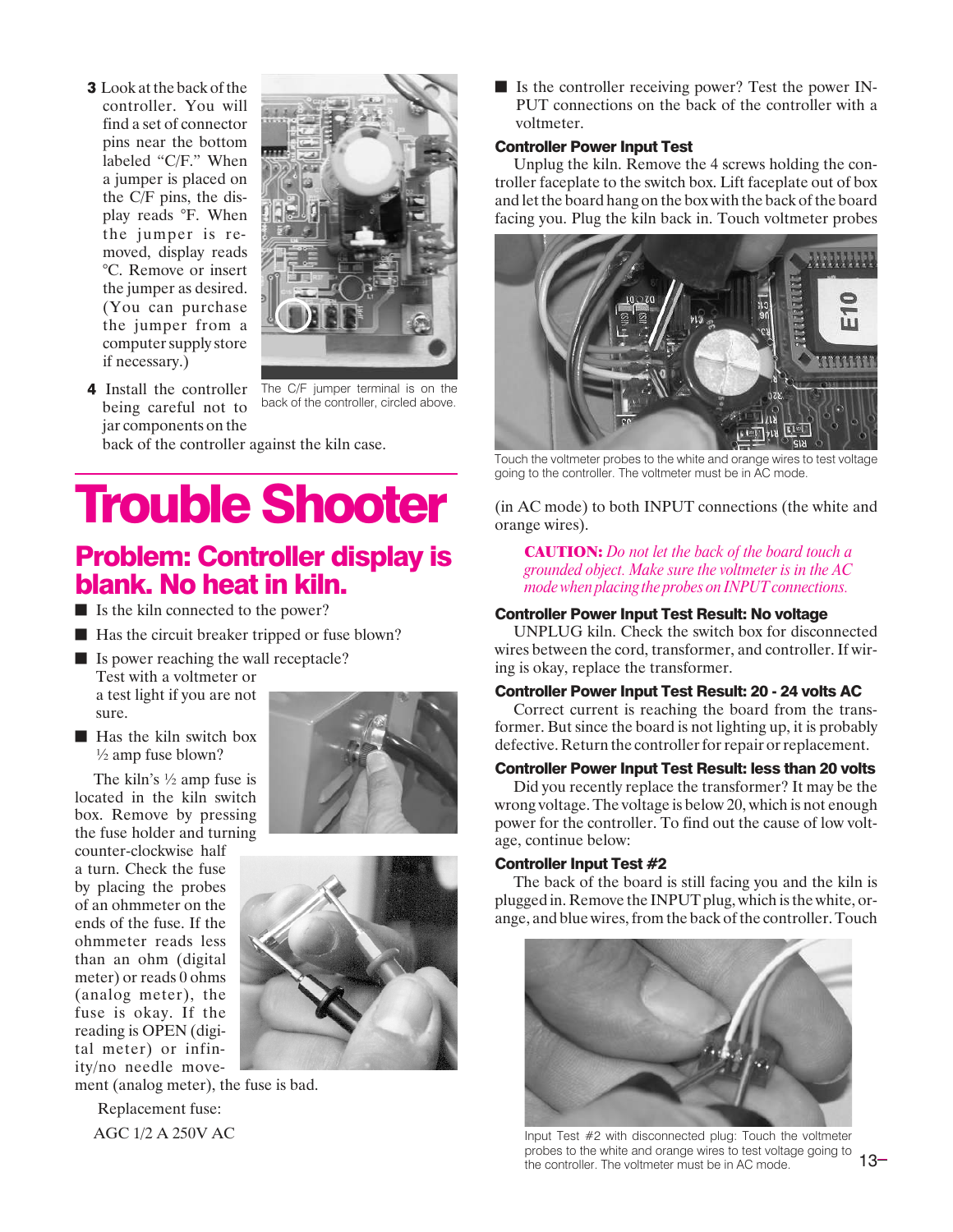a voltmeter probe to the white wire and the other probe to the orange wire.

#### Input Test #2 Result: Less than 20 Volts AC

There are two possible reasons: 1) Low voltage at the wall receptacle; 2) defective transformer. If wall receptacle voltage is correct, replace the transformer.

#### Input Test #2 Result: 20 - 24 Volts AC

The transformer is sending correct voltage to the controller. Yet when the INPUT plug was connected to the controller, voltage was less than 20. This means the controller is draining the voltage and may be defective. Return the controller for repair or replacement.

## Problem: Controller display turns on. No heat in kiln.

■ Is the relay making its normal clicking sound?

#### Yes, the relay is clicking.

Test the elements with an ohmmeter:

#### Element Resistance Test

- UNPLUG kiln/disconnect the power. Open the kiln's switch box. Make sure the wires connecting the relay to the elements are secure. If connections are okay, continue to step 2:
- 2 Touch the ohmmeter leads to the two element connectors of each element. A no-needle-movement reading on an analog meter, or OPEN on a digital meter, indicates a broken element.

If the elements check out okay, replace the relay.

**Note:** *To replace relay, see your kiln's instruction and service manual.*

#### No, the relay is not clicking.

We know the controller is receiving voltage, because the display is lit. But the voltage from the transformer may be too low to power the relays. Perform the "Controller Power Input Test," page 13. If your controller passes the Input Test, perform the "Controller Power Output Test":

#### Controller Power Output Test

Is the controller sending voltage to the relay? Test OUT-PUT with a voltmeter:

- UNPLUG the kiln/disconnect the power. Remove the 4 screws holding the controller faceplate to the switch box. Lift faceplate out of box and let the controller hang on the outside of the box with the back of the board facing you. Then plug the kiln back in. Program the controller to fire to 1000°F at FULL rate in Ramp-Hold mode. Press **START**.
- 2 Put the voltmeter in DC mode. (It must be in DC mode when testing OUTPUT voltage.) Touch probes to the red wire and black wire connections. Measure voltage when the relay clicks on.

#### Output Test Result: No voltage at red and black wires

The controller is not sending power to the relay. Return the controller for repair or replacement.

#### Output Test Result: 10 - 14 v. at red and black wires

The controller is sending correct power to the relay. Unplug kiln/disconnect power. Remove the kiln switch box. Look for disconnected wires between the controller, relay and elements. Check the wiring diagram to be sure wires are connected to the correct terminals. Be sure connections are tight. If the wiring is okay, replace the relay.

**Note:** *To replace relay, see your kiln's instruction and service manual.*

## Problem: Kiln switch box ½ amp fuses keep blowing.



■ What size fuse are you using? Correct fuse: AGC ½ A 250V AC

If the fuse is the correct size, perform the following test:



#### Kiln Switch Box ½ Amp Fuse Power Test

UNPLUG the kiln/disconnect the power. Remove the 4 screws holding the controller board faceplate to the switch box. Lift faceplate out of box and let the board hang on the outside of the box with the back of the board facing you. Disconnect both wire plugs from the back of the controller. Then plug the kiln back in. Apply power to kiln. If the  $\frac{1}{2}$  amp fuse blows, replace the transformer. (If the fuse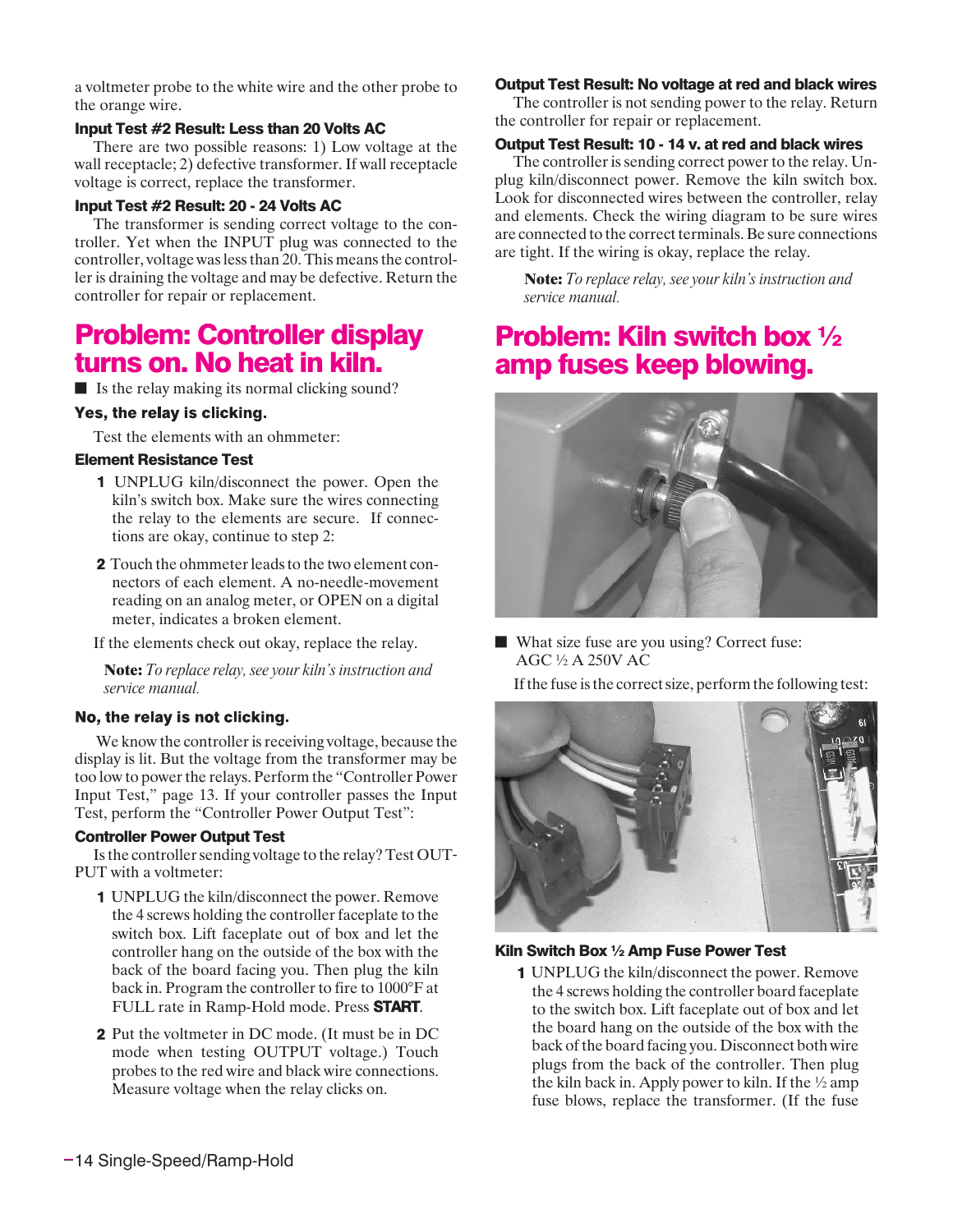does not blow, the problem is a board or relay. Go to step 2.)

- **2** Connect the INPUT plug (orange, blue, and white wires) to the board again. Leave off the OUTPUT wire plug (the one with the red and black wires). Program the controller to fire to 1000°F at FULL rate in Ramp-Hold mode. Press **START**. If the fuse blows, replace or service the board. (If the fuse does not blow, the problem is caused by a short in the coil of a relay. Go to step 3.)
- UNPLUG kiln/disconnect power. Reconnect the OUTPUT wire plug. Reinstall the board in the switch box. Replace the relay.

## Problem: The kiln overfires.

■ Did you see an error message such as **HTCL** ?

If not, the thermocouple gave a faulty reading, so the controller did not shut off the kiln. Sometimes a shelf can bump against the thermocouple and push it out of the firing chamber. Make sure the thermocouple is pushed far enough into the firing chamber.

A 1/8" diameter thermocouple should extend into the firing chamber  $\frac{1}{2}$ " -  $\frac{5}{8}$ ".

A ¼" diameter thermocouple should extend into the firing chamber 1" or more.

Keep shelves, posts and ware  $1"$  -  $1\frac{1}{2}$ " away from the thermocouple.

■ Do the elements stay on after you press **STOP**?

If so, the electrical contacts inside a relay are stuck in the closed position. This will also cause elements to turn on as soon as you plug in the kiln. Replace the relay.

**Question:** If you stop/abort a firing to change a temperature and then resume firing, do you need to skip segments to get back to where you were before?

**Answer:** When you press Stop during a firing, reprogram the controller, and then press Start, the controller will go to the first segment that matches the temperature inside the kiln. For instance, if segment 3 starts at 1200 and ends at 1700, and the kiln temperature is 1600 when you press Start, the controller will go directly to segment 3.

**Question:** Should a hold time be programmed as total number of minutes, or hours and minutes?

**Answer:** Program a hold as hours and minutes rather than the total number of minutes. (i.e., 90 minutes is programmed as 1:30.)

**Question:** What is the maximum number of times per minute that the Sentry Xpress controller can turn on the relay during a hold?

**Answer:** The maximum number of relay cycles is 6 times a minute.

## **Index**

| calibrating the controller $\dots \dots \dots \dots \dots \dots \dots \dots \dots 12$           |  |
|-------------------------------------------------------------------------------------------------|--|
|                                                                                                 |  |
| clicking sound $\ldots \ldots \ldots \ldots \ldots \ldots \ldots \ldots$ 6, 8, 14               |  |
|                                                                                                 |  |
|                                                                                                 |  |
|                                                                                                 |  |
|                                                                                                 |  |
|                                                                                                 |  |
|                                                                                                 |  |
|                                                                                                 |  |
|                                                                                                 |  |
|                                                                                                 |  |
|                                                                                                 |  |
|                                                                                                 |  |
|                                                                                                 |  |
| $hold \dots \dots \dots \dots \dots \dots \dots \dots \dots \dots \dots \dots \dots \dots 5, 6$ |  |
|                                                                                                 |  |
|                                                                                                 |  |
|                                                                                                 |  |
|                                                                                                 |  |
|                                                                                                 |  |
|                                                                                                 |  |
|                                                                                                 |  |
|                                                                                                 |  |
|                                                                                                 |  |
|                                                                                                 |  |
|                                                                                                 |  |
|                                                                                                 |  |
|                                                                                                 |  |
|                                                                                                 |  |
|                                                                                                 |  |
|                                                                                                 |  |
|                                                                                                 |  |
|                                                                                                 |  |
|                                                                                                 |  |
|                                                                                                 |  |
|                                                                                                 |  |
|                                                                                                 |  |
|                                                                                                 |  |
|                                                                                                 |  |